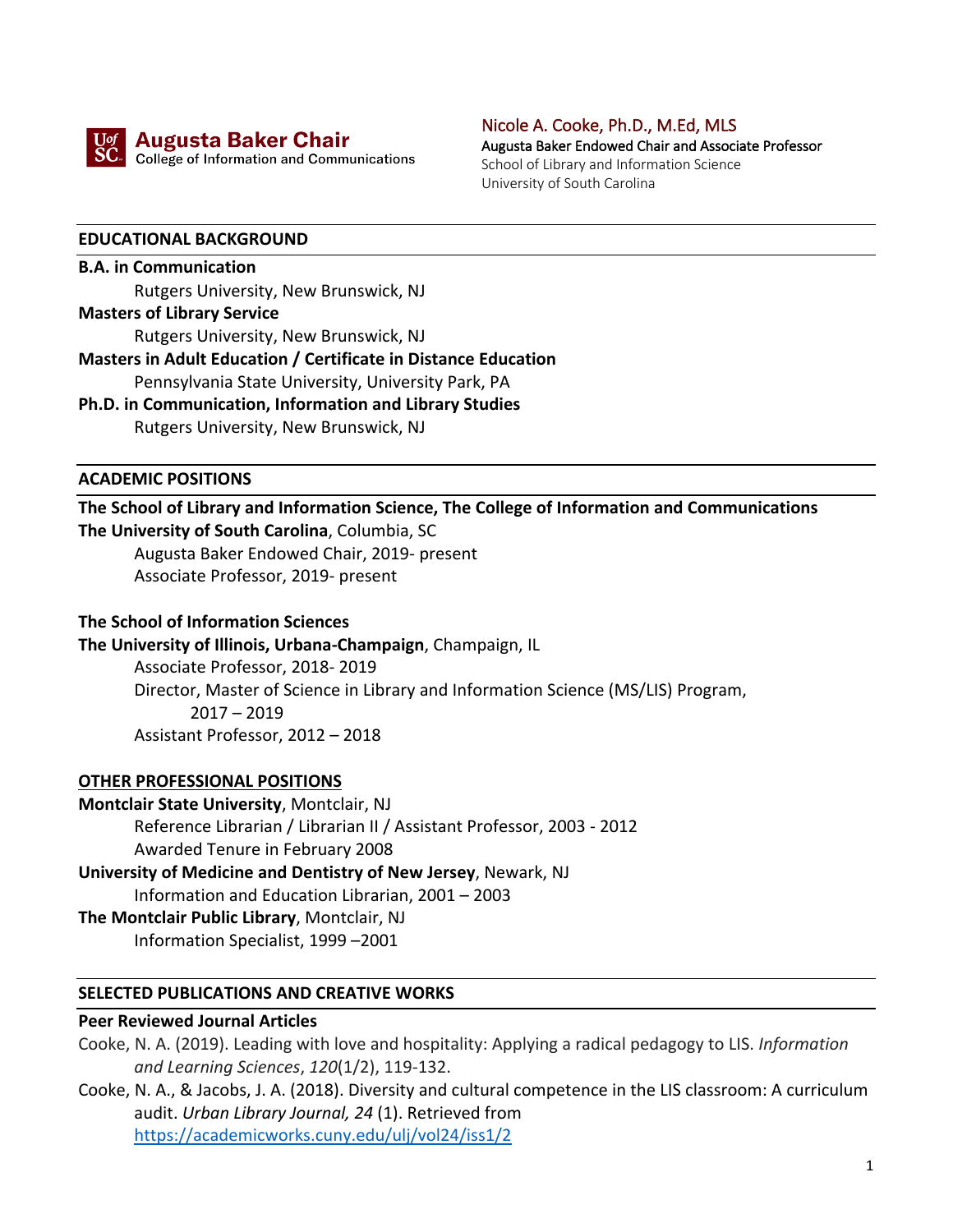- Gibson, A. N., Chancellor, R. L., **Cooke, N. A.**, Park Dahlen, S., Lee, S. A., & Shorish, Y. L. (2017). Libraries on the frontlines: Neutrality and social justice. *Equality, Diversity and Inclusion: An International Journal*, *36*(8), 751-766.
- Ceja Alcalá, J., Colón-Aguirre, M., **Cooke, N. A**., & Stewart, B. (2017). A critical dialogue: Faculty of color in library and information science. *InterActions: UCLA Journal of Education and Information Studies*, *13*(2). http://escholarship.org/uc/item/1gq2s8q5#page-1
- Cooke, N. A. (2017b). Post-truth, truthiness, and alternative facts: Information behavior and critical information consumption for a new age. *The Library Quarterly: Information, Community, Policy, 87*(3), 211-221. [Invited work].
- Cooke, N. A. (2017a). The GSLS Carnegie Scholars: Guests in someone else's house. *Libraries: Culture, History, and Society*, *1*(1), 46-71.
- Cooke, N. A. (2014b). The Spectrum doctoral fellowship program: Enhancing the LIS professoriate. *InterActions: UCLA Journal of Education and Information, 10*(1). Retrieved from http://escholarship.org/uc/item/7vb7v4p8
- Cooke, N. A. (2014a). Pushing back from the table. *Polymath: An Interdisciplinary Arts and Sciences Journal, 4*(2), 39-49. Retrieved from https://ojcs.isg.siue.edu/ojs/index.php/polymath/article/view/2934
- Cooke, N. A. (2010). Becoming an andragogical librarian: Using library instruction as a tool to combat library anxiety and empower adult learners. *New Review of Academic Librarianship, 16*(2), 208- 227. http://dx.doi.org/10.1080/13614533.2010.507388
- Cooke, N. A. (2004). The role of libraries in web-based distance education: An account and an analysis of the impact of web technology on distance learning - what remains unchanged, what is changing*. Journal of Library & Information Services in Distance Learning, 1*(4), 47-57.

### **Journal Special Issues, Edited, Co-Edited**

Cooke, N. A. (Ed.). (2018). "Race and Ethnicity in Library and Information Science: An Update." *Library Trends.* Johns Hopkins University Press.

### **Books Authored, Co-Authored, Edited, Co-Edited**

- Cooke, N. A. (2018). *Fake News and Alternative Facts: Information Literacy in a Post-Truth Era.* Chicago, IL: ALA Editions.
- **Cooke, N. A.**, & Sweeney, M. E. (Eds.) (2017). *Teaching for Justice: Implementing Social Justice in the LIS Classroom.* Sacramento, CA*:* Library Juice Press.
- Cooke, N. A. (2016). *Information Services to Diverse Populations: Developing Culturally Competent Library Professionals*. ABC-CLIO / Libraries Unlimited.
- **Cooke, N. A.,** & Teichmann, J. (2012). *Instructional Strategies and Techniques for Information Professionals.* Oxford: Chandos Publishing.

### **Chapters in Books (in print or accepted)**

- Cooke, N. A. (2018). Critical Literacy as an Approach to Combatting Cultural Misinformation/Disinformation Online. In D. Agosto (Ed.), *Information Literacy and Libraries in the Age of Fake News,* (pp. 36-51). ABC-CLIO/Libraries Unlimited.
- Cooke, N. A. (2018). Creating mirrors and doors in the curriculum: Diversifying and Re-Envisioning the MLIS. In L. C. Sarin, J. Percell, P. T. Jaeger, and J. C. Bertot (Eds.), *Re-Envisioning the MLIS: Perspectives on the Future of Library and Information Science Education* (Advances in Librarianship Series) (pp. 27-48). Emerald Group Publishing. [Invited work].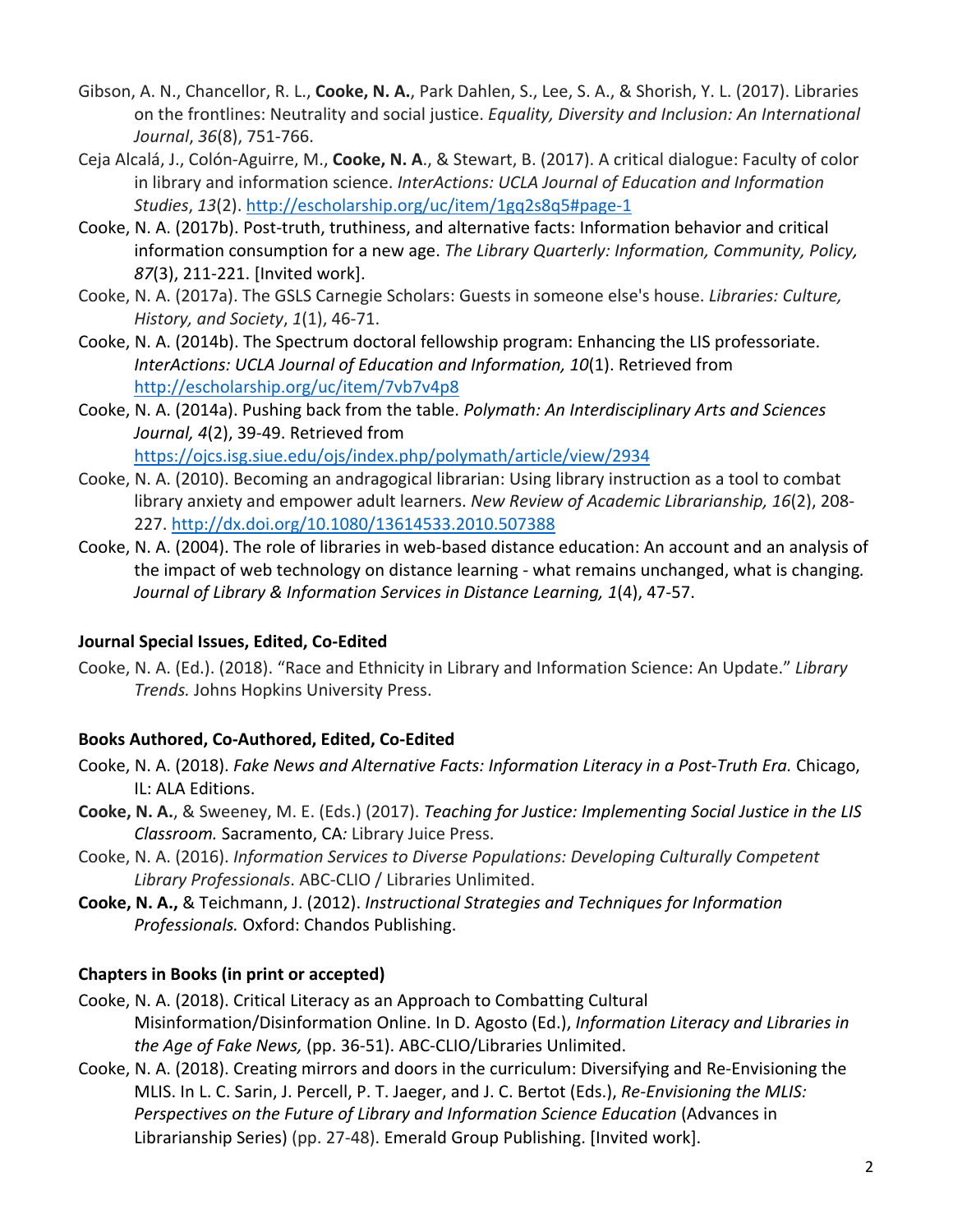- Cooke, N. A. (2018). Librarians as active bystanders: Centering social justice in LIS practice. In K. Haycock and M. J. Romaniuk. *The Portable MLIS Insights from the Experts, 2nd Edition* (pp. 39-48). ABC-CLIO / Libraries Unlimited. [Invited work].
- Cooke, N. A., Spencer, K., Jacobs, J. M., Mabbott, C., Collins, C., & Loyd, R. M. (2017). Mapping topographies from the classroom: Addressing whiteness in the LIS curriculum. In G. Schlesselman-Tarango (Ed.), *Topographies of Whiteness: Mapping Whiteness in Library and Information Science* (pp. 235-250). Sacramento, CA: Library Juice Press.
- Cooke, N. A., Jacobs, J. M., Spencer, K., Collins, C., & Loyd, R. M. (2017). Reference and beyond: Aspiring librarians and intersectional feminist strategies. In M. Accardi (Ed.), *The Feminist Reference Desk* (pp. 253-268). Sacramento, CA: Library Juice Press.
- Cooke, N. A. (2016c). Documenting your critical journey. In N. Pagowsky and K. McElroy (Eds.), *Critical Library Pedagogy Handbooks, Vol. 1 & 2* (pp. 247-250). Chicago, IL: ALA Publications.
- Cooke, N. A. (2016b). Counter-storytelling in the LIS curriculum. In P. T. Jaeger, U. Gorham, and N. Greene Taylor (Eds.), *Perspectives on Libraries as Institutions of Human Rights and Social Justice*  (Advances in Librarianship series, Volume 41) (pp. 331-348)*.* Emerald Group Publishing. [Invited work].
- Cooke, N. A. (2016a). Reference services for diverse populations. In L. C. Smith and M. Wong (Eds.), *Reference and Information Services: An Introduction* (5th edition) (pp. 338-366). Santa Barbara, CA: Libraries Unlimited. [Invited work].
- **Cooke, N. A.,** & Minarik, J. P. (2016). Linking LIS graduate study and social justice education: Preparing students for critically conscious practice. In B. Mehra and K. Rioux (Eds.), *Progressive Community*  Action: Critical Theory and Social Justice in Library and Information Science (pp. 181-214). Sacramento, CA*:* Library Juice Press.

### **Other Writing**

- Cooke, N. A. (2017, May 4). Tolerance is not good enough (Backtalk column). *Library Journal.* Retrieved from http://lj.libraryjournal.com/2017/05/opinion/backtalk/tolerance-is-not-good-enoughbacktalk/#\_
- **Cooke, N. A.,** & Hill, R. F. (2017). Considering cultural competence. *Knowledge Quest*, *45*(3), 54- 61. [Invited work].
- Cooke, N. A. (2013, September 25). Diversifying the LIS faculty (Backtalk column). *Library Journal.* Retrieved from http://lj.libraryjournal.com/2013/09/opinion/backtalk/diversifying-the-lisfacultybacktalk/

### **Media Appearances**

- Cooke, N. A. (2017, November 6). News literacy in an age of disinformation [Interview by N. K. Boodhoo]. On *The 21st*. Urbana, Illinois: Illinois Public Media. https://soundcloud.com/21stshow/news-literacy-in-an-age-of-disinformation
- Cooke, N. A. (2017, February 22). Special report: Fake news and a real solution [Interview by Em Nguyen]. On *Fox Illinois Evening News*. Champaign, Illinois. http://foxillinois.com/news/local/special-report-fake-news-and-a-real-solution
- Cooke, N. A. (2017, February 20). Librarian shares tips for being a smarter news consumer [Interview by N. K. Boodhoo]. On *The 21st*. Urbana, Illinois: Illinois Public Media. https://soundcloud.com/21stshow/librarian-shares-a-critical-thinking-reading-list
- Cooke, N. A. (2017, February 2). Illinois library and information sciences professor writes textbook on diversity issues for librarians. [Interview by Jodi Heckel]. In *Illinois News Bureau*. Urbana, Illinois: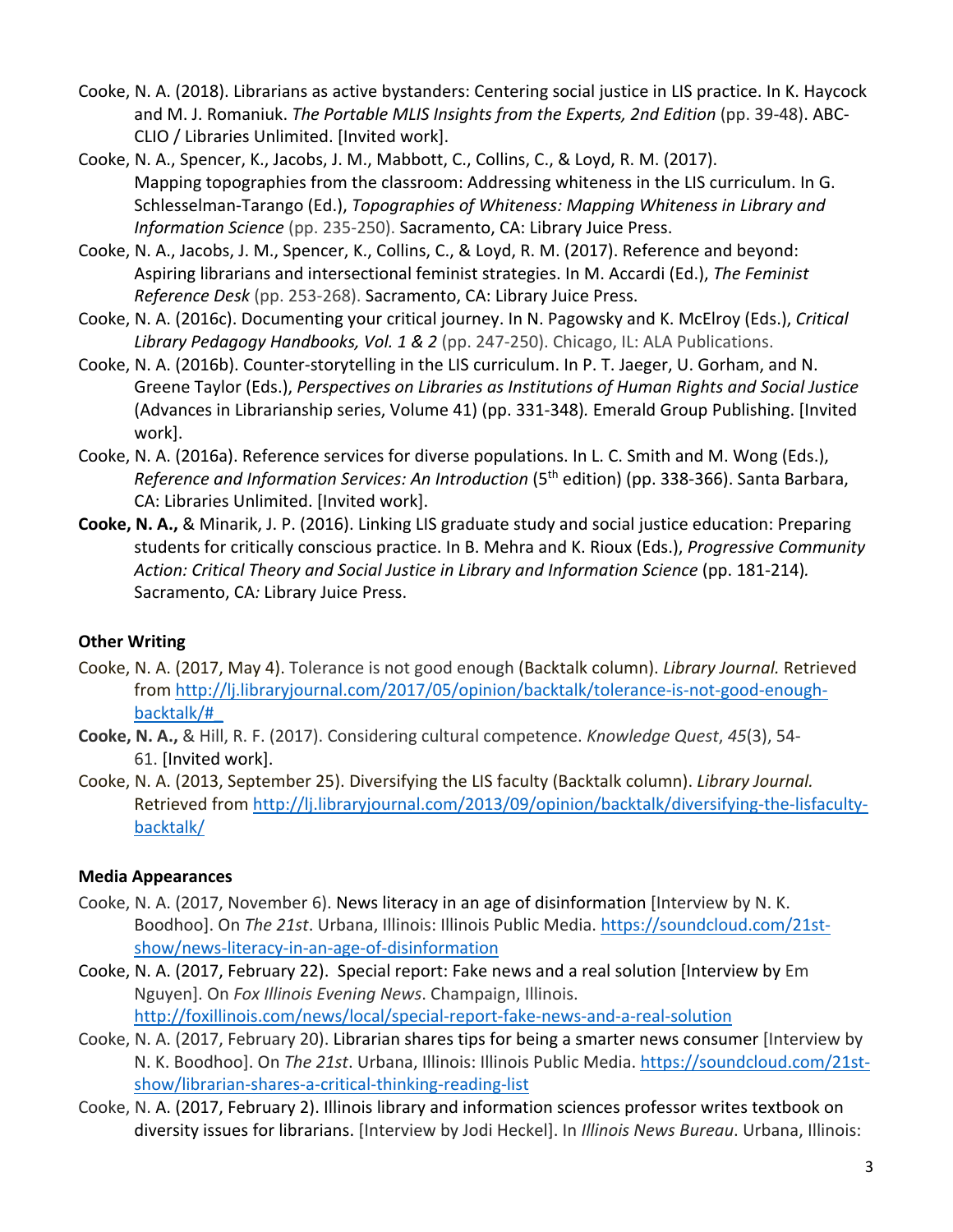University of Illinois. https://news.illinois.edu/blog/view/6367/458735

- Cooke, N. A. (2016, November 28). Distinguishing fake vs. Real news: Librarians and student hackers offer help [Interview by N. K. Boodhoo]. On *The 21st*. Urbana, Illinois: Illinois Public Media. https://soundcloud.com/21st-show/the-battle-against-fake-news-on-facebook
- Cooke, N. A. (2016, November 16). In the war on fake news, school librarians have a huge role to play [Interview by K. Tiffany]. In *The Verge*. http://www.theverge.com/2016/11/16/13637294/schoollibraries-information-literacy-fake-news-election-2016

### **RECOGNITIONS AND OUTSTANDING ACHIEVEMENTS (Appointments, Fellowships, Prizes, etc.)**

- 2019 Intellectual Freedom Award, Illinois Library Association
- 2019 Excellence in Teaching Award, Association of Library and Information Science Education (ALISE)
- 2017 Diversity Research Grant, American Library Association
- 2017 Carnegie Whitney Grant Recipient, American Library Association
- 2017 Achievement in Library Diversity Research Award, American Library Association
- 2016 Larine Y. Cowan Make a Difference Award for Teaching and Mentoring in Diversity, University of Illinois
- 2016 Equality Award Winner, American Library Association
- 2016 Research Fellowship at Kent State University's Reinberger Children's Library Center
- 2015 Recipient of the YWCA of the University of Illinois' Leadership Award for Social Justice Education
- 2013 Best Paper Award for the Information Literacies Track (Conceptions of Library and Information Science (CoLIS) 8 Conference)
- 2013 Recipient of the Norman Horrocks Leadership Award (Association for Library and Information Science Education)
- 2008 Recipient of an American Library Association Spectrum Doctoral Fellowship
- 2007 *Library Journal's* 2007 Movers & Shakers List

### **TEACHING ACTIVITY**

At the University of South Carolina:

- SLIS 752 Diversity in Libraries (online) Spring 2020
- SLIS 797 Fake News and Alternative Facts (online) Spring 2020
- SLIS 797 Critical Cultural Information Studies (online) Fall 2020
- SLIS 797 Storytelling for Social Justice and Advocacy (online) Fall 2020

### At the University of Illinois:

- LIS 458 Instructional Strategies and Techniques for Information Professionals (formerly Instruction and Assistance Systems) (on campus) – Fall 2013; Fall 2015
- LIS 503 Use and Users of Information (on campus and online) Spring 2013; Spring 2014; Fall 2014; Spring 2016; Fall 2017; Fall 2019
- LIS 504 Reference and Information Services (on campus) Fall 2012
- LIS 537 Race, Gender, and Sexuality in the Information Professions Summer 2015 (on campus; Summer 2017 (online); Summer 2018 (online)
- LIS 545 Social Justice in the Information Professions (online) Spring 2014; Spring 2015; Spring 2016; Spring 2018; Summer 2019
- LIS 547 Information Services to Diverse Populations (online) Fall 2013; Fall 2014; Fall 2015; Spring